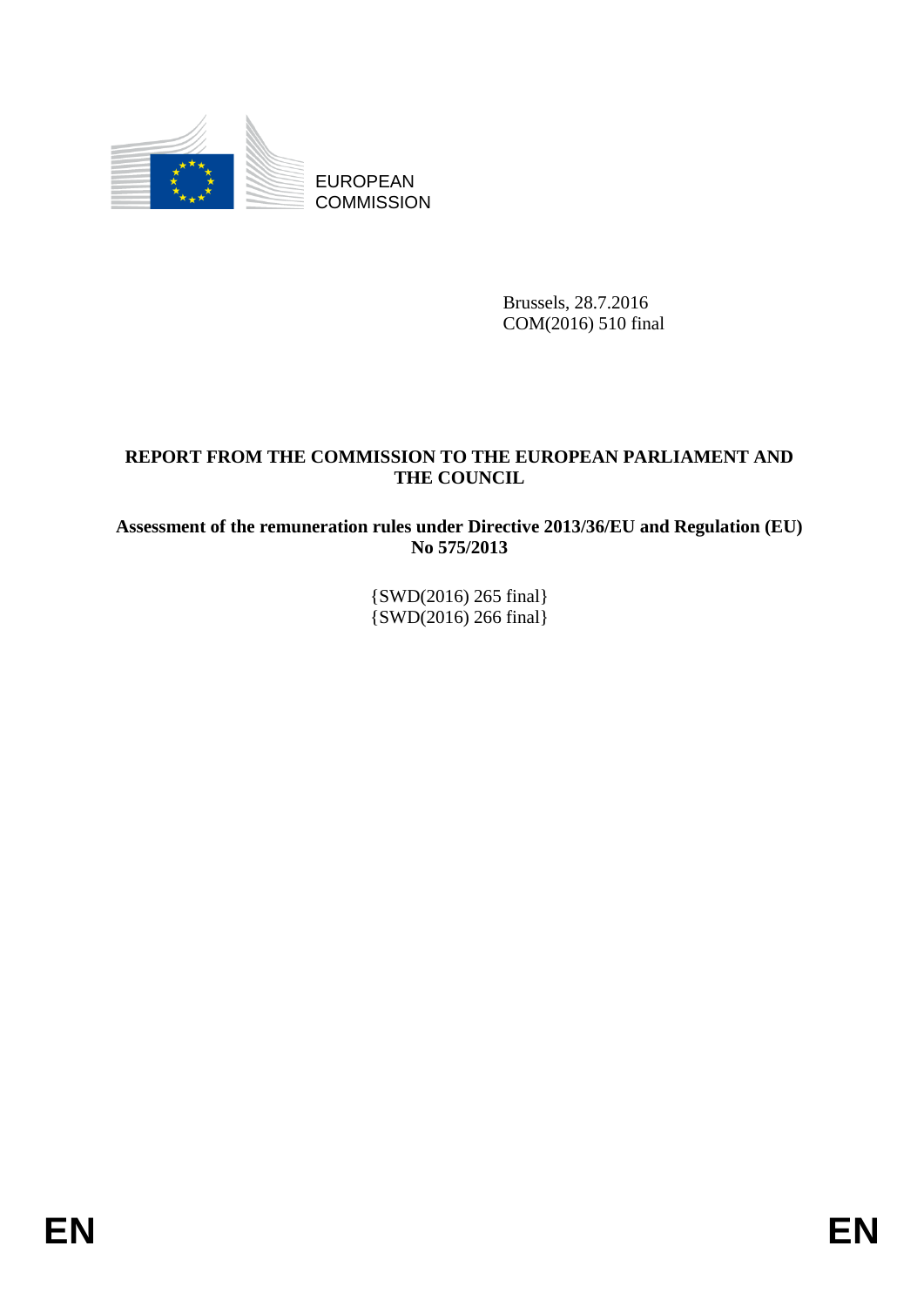### **I. INTRODUCTION**

The Capital Requirements Directive<sup>1</sup> ('CRD') and the Capital Requirements Regulation<sup>2</sup> ('CRR') contain a number of requirements regarding the remuneration policies and practices of credit institutions and investment firms. These requirements were introduced in the aftermath of the 2008 financial crisis to ensure that remuneration policies do not encourage excessive risk-taking behaviour<sup>3</sup>.

The first set of rules on remuneration in the financial sector was put forward at EU level in the Commission Recommendation of 30 April 2009<sup>4</sup>. This was followed by the introduction of binding rules on remuneration for credit institutions and investment firms in CRD  $III<sup>5</sup>$ , adopted in 2010. Those rules, which had to be implemented by the Member States by January 2011, were further extended following the adoption of CRD IV in 2013 (with the new rules applicable as of 2014).

This report was prepared to meet the obligation under Article 161(2) of the CRD that requires the Commission to report to the European Parliament and the Council on the efficiency, implementation and enforcement of the remuneration rules, and in particular on the impact of the maximum ratio between variable and fixed remuneration.

In carrying out this review, the Commission engaged in several work streams. It studied available academic literature and commissioned a study from an external contractor to assist with its assessment<sup>6</sup>. It sought stakeholders' input through a public consultation<sup>7</sup>, a factfinding stakeholder event and bilateral meetings with industry representatives. Moreover, the Commission engaged with Member State representatives and supervisory authorities. In accordance with the CRD mandate, the European Banking Authority was closely associated with the review process and delivered valuable information. In particular, the European Banking Authority reports on high earners and on benchmarking of remuneration practices at EU level<sup>8</sup> were a valuable source of data covering the years  $2010-2014$ .

The details of the assessment required by the CRD of the efficiency, implementation and enforcement of the remuneration rules in general are set out in the Commission Staff Working Document SWD(2016)265 that accompanies this report. This assessment allowed identifying a number of rules in respect of which the Commission may consider further action, and a detailed evaluation of those individual rules is presented in the Commission Staff Working Document SWD(2016)266. This assessment will be taken into account in the context of the wider revision of the CRD and CRR now under consideration.

**.** 

<sup>&</sup>lt;sup>1</sup> Directive 2013/36/EU of the European Parliament and of the Council of 26 June 2013 on access to the activity of credit institutions and the prudential supervision of credit institutions and investment firms.

<sup>&</sup>lt;sup>2</sup> Regulation (EU) No 575/2013 of the European Parliament and of the Council of 26 June 2013 on prudential requirements for credit institutions and investment firms.

Recitals 62-68, CRD.

<sup>4</sup> Commission Recommendation 2009/384/EC on remuneration policies in the financial services sector, available at [http://ec.europa.eu/internal\\_market/company/docs/directors-remun/financialsector\\_290409\\_en.pdf.](http://ec.europa.eu/internal_market/company/docs/directors-remun/financialsector_290409_en.pdf)

<sup>5</sup> Directive 2010/76/EU of the European Parliament and of the Council of 24 November 2010 amending Directives 2006/48/EC and 2006/49/EC as regards capital requirements for the trading book and for re-securitisations, and the supervisory review of remuneration policies.

<sup>6</sup> institut für finanzdienstleistungen e.V. (IFF, 2016), report available at [http://ec.europa.eu/justice/civil/company](http://ec.europa.eu/justice/civil/company-law/corporate-governance/index_en.htm)law/corporate-governance/index\_en.htm.<br><sup>7</sup> Public consultation on impacts of maximum remuneration ratio under Capital Requirements Directive 2013/36/EU (CRD

IV), and overall efficiency of CRD IV remuneration rules (22.10.2015 – 14.01.2016).

All publications are available at https://www.eba.europa.eu/regulation-and-policy/remuneration/-/topic-documents/ [ckV8kFRsjau9/more.](https://www.eba.europa.eu/regulation-and-policy/remuneration/-/topic-documents/%20ckV8kFRsjau9/more)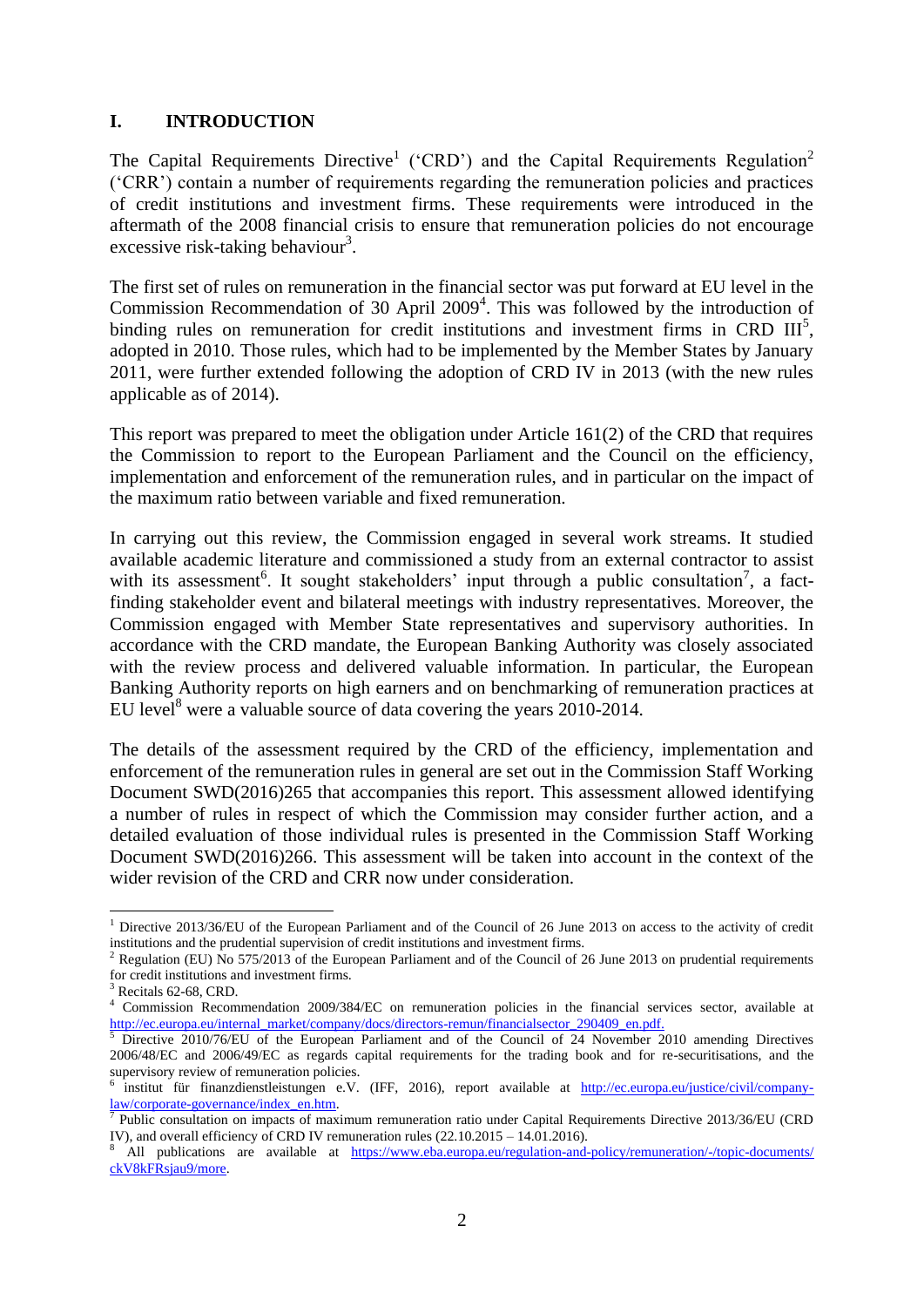The Commission's review of the CRD and CRR remuneration rules is also linked to the Commission's ongoing work with respect to the Call for Evidence<sup>9</sup> on the EU regulatory framework for financial services that was launched on 30 September 2015 to investigate the impact of legislation (including the CRD and CRR). A number of responses to this call for evidence related to the CRD remuneration rules have been taken into account in this review.

Overall, the review exercise has been hampered to some extent by the relatively recent entry into force of some remuneration rules and by the fact that the rules are not always applied to their full extent, often on the grounds of proportionality considerations. This has created limitations in terms of data availability and has affected the ability to formulate, at this time, conclusive findings on some of the aspects of the analysis. Another difficulty resulted from the very nature of the rules: the rules are meant to curb incentives which may send the wrong signals to individuals and thus to impact individuals' behaviour. Measuring concrete impact on individuals' behaviour is very complex. Finally, it is important to recognise that the remuneration rules are just one element of the regulatory framework that was put in place with the purpose of fostering financial stability. For all these reasons, it has not been possible to precisely quantify the impact of the remuneration rules alone on financial stability, and a more qualitative assessment of certain aspects has been carried out.

# **II. CONTEXT**

**.** 

The introduction of the remuneration rules must be seen against the background of the financial crisis that emerged in 2008. Measures to restore financial stability involved unprecedented levels of public support. It is broadly recognised that financial incentives which sent the wrong signals to staff were one of the contributing factors to the crisis. Remuneration practices in the financial services industry meant that those incentives were not in line with the long-term objectives of firms and the need for responsible risk-taking.

At the international level, the G20 Leaders in their Declaration from the Washington DC Summit on Financial Markets and the World Economy of 15 November  $2008<sup>10</sup>$  called for priority work on *'Reviewing compensation practices as they relate to incentives for risk taking and innovation'.* The G20 London Summit Declaration of 2 April 2009 on Strengthening the Financial System<sup>11</sup> and the Statement from the Pittsburgh Summit of  $24-25$ September 2009<sup>12</sup> both confirmed agreement on the part of the global leaders that '*reforming compensation policies and practices is an essential part of our effort to increase financial stability',* and sealed their commitment to endorse and implement the principles and standards on sound compensation practices adopted by the Financial Stability Board (FSB)<sup>13</sup> *.* 

The CRD aims to implement those internationally agreed principles in the EU. One of the main differences between the EU rules and these principles and standards is the maximum ratio between variable and fixed remuneration, which is defined only in the EU.

Remuneration remains a high priority on the international policy agenda. The international

<sup>9</sup> Call for Evidence on EU regulatory framework for financial services (30.9.2015), available at [http://ec.europa.eu/finance/consultations/2015/financial-regulatory-framework-review/docs/consultation-document\\_en.pdf.](http://ec.europa.eu/finance/consultations/2015/financial-regulatory-framework-review/docs/consultation-document_en.pdf) [http://www.un.org/ga/president/63/commission/declarationG20.pdf.](http://www.un.org/ga/president/63/commission/declarationG20.pdf)

<sup>&</sup>lt;sup>11</sup> [https://www.imf.org/external/np/sec/pr/2009/pdf/g20\\_040209.pdf.](https://www.imf.org/external/np/sec/pr/2009/pdf/g20_040209.pdf)

<sup>12</sup> [http://www.g20.utoronto.ca/2009/2009communique0925.html.](http://www.g20.utoronto.ca/2009/2009communique0925.html)

<sup>&</sup>lt;sup>13</sup> The Principles for Sound Compensation Practices and their Implementation Standards, available at [http://www.fsb.org/what-we-do/policy-development/building-resilience-of-financial-institutions/compensation/.](http://www.fsb.org/what-we-do/policy-development/building-resilience-of-financial-institutions/compensation/)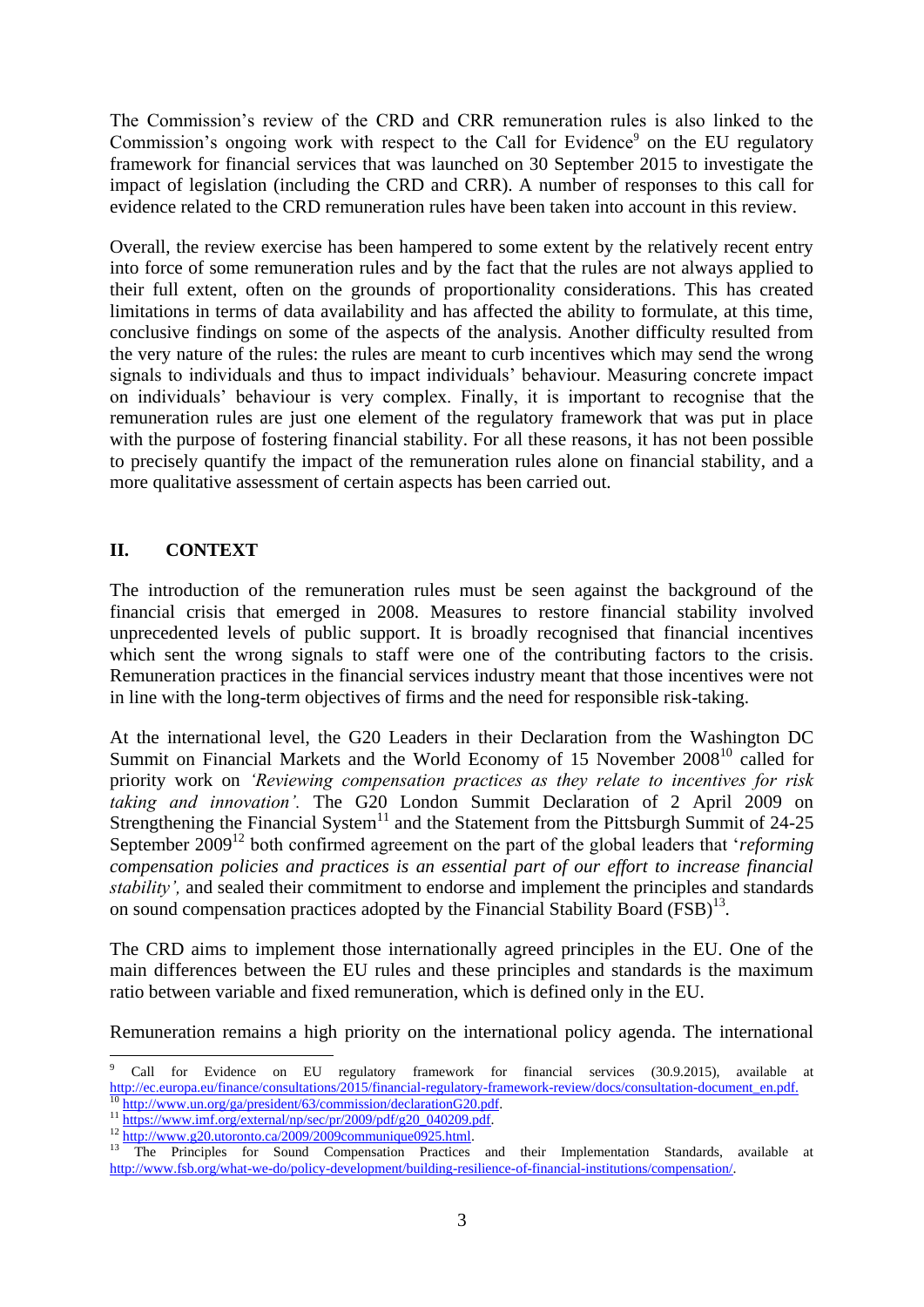debate is now focusing on the role of remuneration practices in incentivising good conduct. The Financial Stability Board is examining whether there is a need to strengthen remuneration-linked disincentives to misconduct.

# **III. ASSESSMENT OF THE REMUNERATION RULES**

This section first briefly discusses the implementation and enforcement of the remuneration rules (sub-section A). It then looks at the overall scope of their application (sub-section B). It subsequently looks at the different components of the rules: sub-section C focuses on the remuneration rules that have been in place since the adoption of CRD III (i.e. except for the maximum ratio)<sup>14</sup>; sub-section D focuses on the maximum ratio that was only introduced by CRD IV.

## *A. Implementation and enforcement of the rules*

Member States had the obligation to transpose and apply the CRD IV remuneration rules by the end of 2013. By the time this report was drafted, all Member States had communicated to the Commission their transposition (with one Member State having communicated partial transposition). The Commission has completed a *prima facie* assessment of these communicated measures for 17 Member States; a full transposition check of all Member States is ongoing.

This report focuses on one recurring issue across the EU that was identified during the transposition check process, and one issue on which shortcomings in effective enforcement were revealed in several jurisdictions.

The first issue concerns the interpretation by Member States of the principle of proportionality that underlies the CRD remuneration rules in accordance with Article 92(2) of the CRD. It has been revealed that most Member States have put in place thresholds or criteria under which certain remuneration rules do not need to be applied, which are not in line with the text of the Directive (this issue is discussed in detail in section III.C.*(ii)*).

The second issue concerns the interpretation of what is 'fixed' and what is 'variable' remuneration. Indeed, it transpires that some institutions have, in view of the CRD requirements on remuneration, incorrectly classified 'role-based allowances'<sup>15</sup> as fixed remuneration, and that this practice has not immediately been ended by the supervisors (this issue is discussed in detail in section III.D.(i)).

# *B. Scope of application of the remuneration rules*

This sub-section examines a number of questions concerning the scope of application of the remuneration rules.

**<sup>.</sup>**  $14$  Some of the CRD remuneration rules have been strengthened by CRD IV. For the purposes of our assessment we looked at the rules as they are today.

<sup>&</sup>lt;sup>15</sup> Role-based allowances are payments based on the role, function or organisational responsibility of a staff member. The label may differ according to the institution: 'role based pay, staff allowance, adjustable role allowance, fixed pay allowance', etc.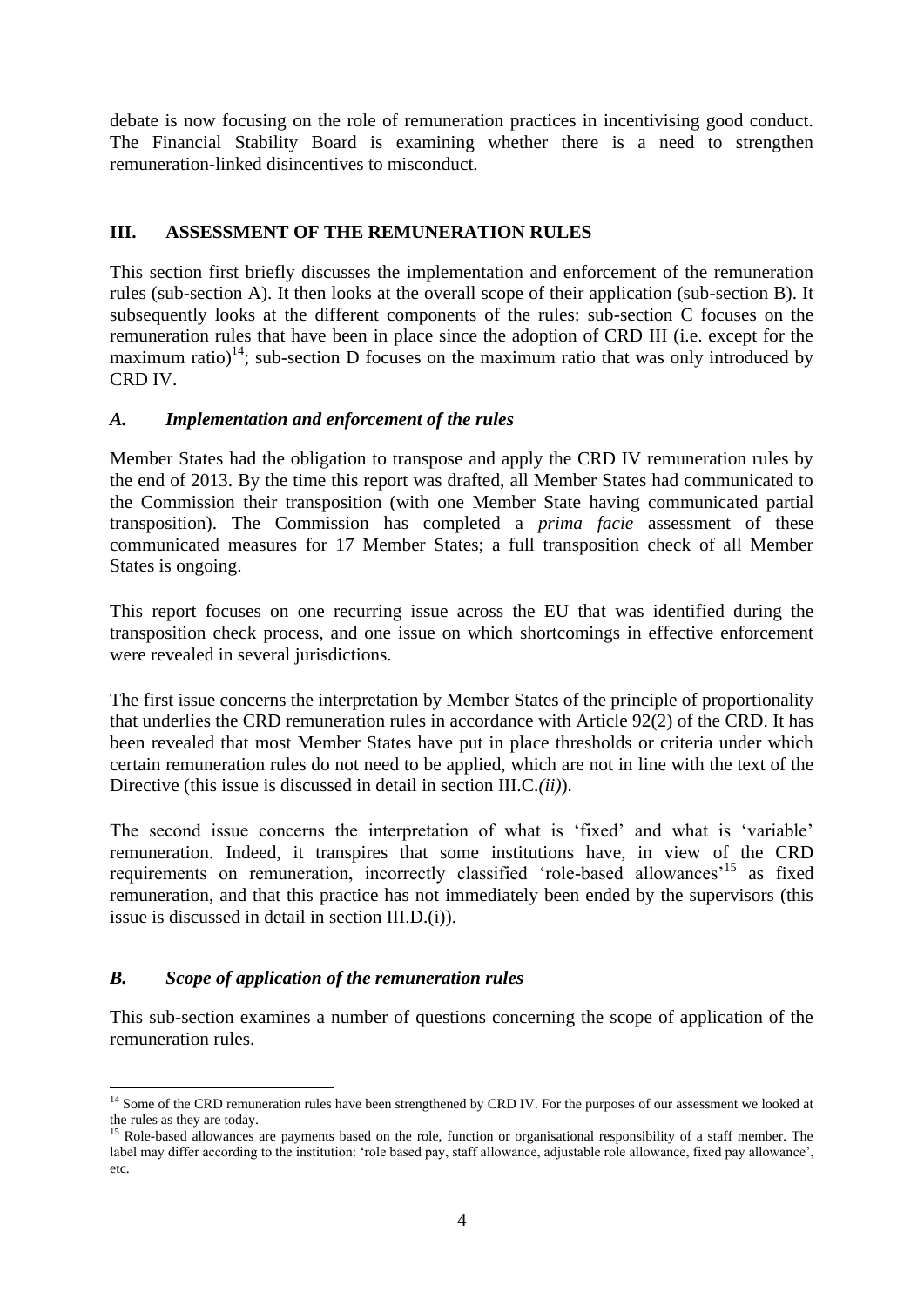*Application to identified staff:* An important step in ensuring the effectiveness of the remuneration rules is to correctly identify the staff to whom they should apply (i.e. staff members whose professional activities have a material impact on institutions' risk profile). Commission Delegated Regulation (EU) No 604/2014<sup>16</sup> has put in place harmonised criteria for identifying such staff. Thanks to this harmonisation, which has generally been well received by the industry, there are fewer discrepancies in the approaches followed by supervisors and institutions. Concerns have nevertheless been raised by the industry over the material increase in the number of identified staff. However, they still represent only a relatively small part of total staff  $(2.34\%$  on average in  $2014^{17}$ ). Experience with the application of the relatively new criteria still needs to be gained and there will be a continued evaluation<sup>18</sup>

*Application to investment firms:* Investment firms argue that the remuneration rules have been developed for credit institutions and are not suitable for their own business model and risk profile, which they maintain is very different from that of credit institutions. The Commission's review took note of the concerns raised by investment firms but was confronted with a limited availability of data, which did not make it possible to come to a conclusion on this aspect at this stage. As requested under the  $CRR^{19}$ , the Commission is currently reviewing the prudential regime applicable to investment firms. The question of applying in general the remuneration rules to investment firms may need to be revisited in light of the findings of this ongoing review.

*Application at group level:* Managers of undertakings for collective investment in transferable securities (UCITS) or of alternative investment funds (AIF) that are part of a CRD-regulated group are concerned about needing to comply in full with the CRD remuneration rules (in particular the maximum ratio), in addition to having to comply with their sector-specific legislation, which also regulates remuneration<sup>20</sup>. They argue that this would distort the level playing field with independent UCITS and AIF managers that are not part of a CRD-regulated group and have to comply only with the sectoral legislation (which is very similar to the CRD remuneration rules but does not contain the maximum ratio). It is important to note that, under the terms of the CRD, staff of UCITS and AIF manager subsidiaries only need to comply with the CRD remuneration rules applicable to their parent undertaking *if*, on the basis of the harmonised criteria for the identification of staff, it is determined that such staff have a material impact on the risk profile of the CRD group to which they belong.

**.** 

<sup>&</sup>lt;sup>16</sup> Commission Delegated Regulation (EU) No 604/2014 of 4 March 2014 supplementing Directive 2013/36/EU of the European Parliament and of the Council with regard to regulatory technical standards with respect to qualitative and appropriate quantitative criteria to identify categories of staff whose professional activities have a material impact on an institution's risk profile.

<sup>&</sup>lt;sup>17</sup> EBA *'Benchmarking of Remuneration practices at Union level and data on high earners'*, data as of end 2014.

<sup>&</sup>lt;sup>18</sup> It is worth noting that also at the level of the Financial Stability Board, re-evaluation of the identification of material risk takers is planned for 2016-2017.

<sup>19</sup> Articles 493(2), 498(2), 508(2) and 508(3), CRR.

<sup>20</sup> For AIF managers, Directive 2011/61/EU of the European Parliament and of the Council of 8 June 2011 on Alternative Investment Fund Managers, and for UCITS managers, Directive 2009/65/EC of the European Parliament and of the Council of 13 July 2009 on the coordination of laws, regulations and administrative provisions relating to undertakings for collective investment in transferable securities (UCITS), amended by Directive 2014/91/EU of the European Parliament and of the Council of 23 July 2014**.**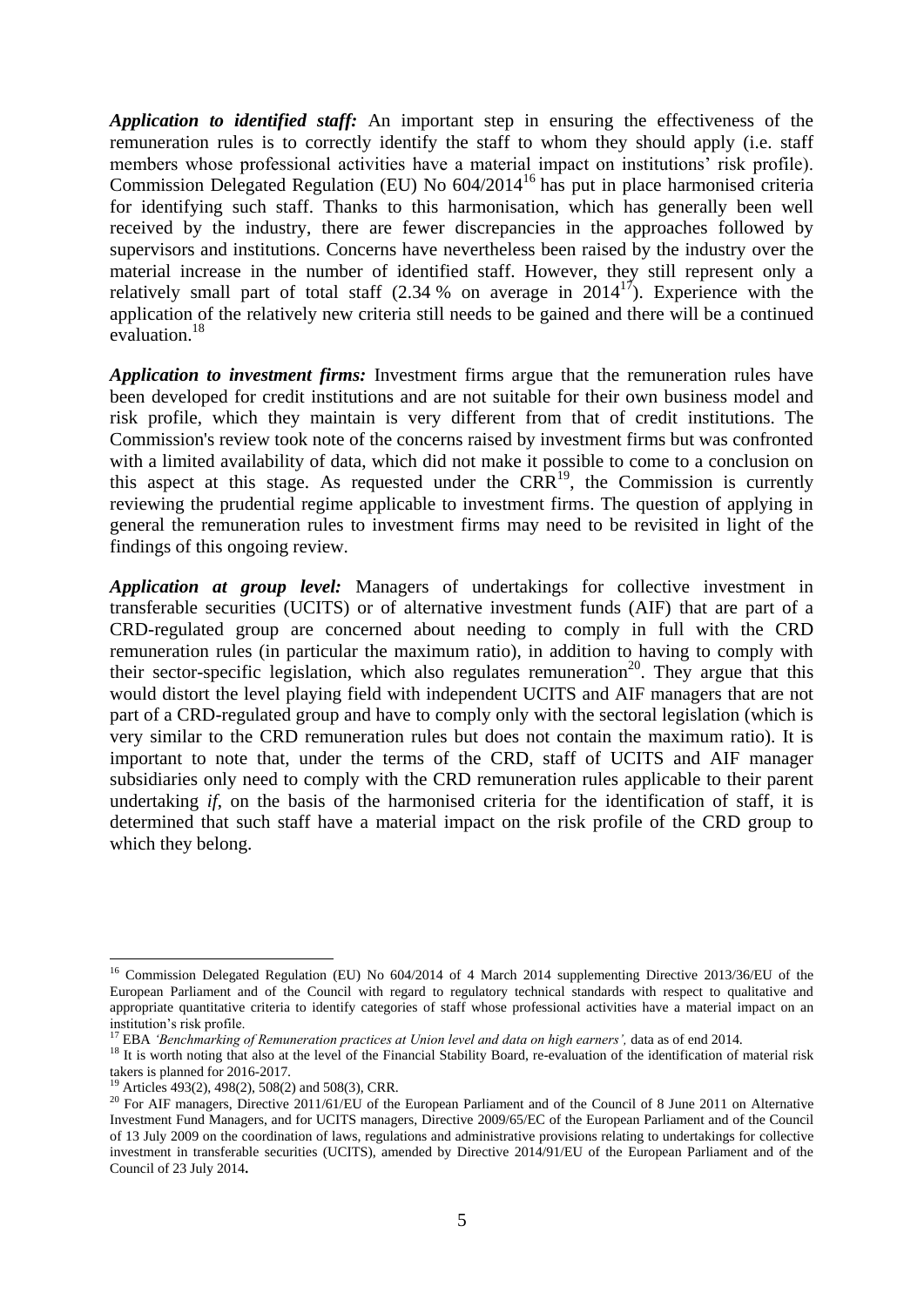## *C. The rules introduced by CRD III*

This section starts with an overall assessment of the various remuneration rules introduced by CRD III in the aftermath of the 2008 financial crisis *(i)*. It then focuses on the concerns of the industry, Member States and supervisors about the need for a proportionate application of the rules *(ii)*.

### *(i) Overall assessment*

The requirements concerning the criteria and time horizon that need to be taken into consideration when *measuring performance for the purpose of awarding variable remuneration*<sup>21</sup> have been positively assessed by stakeholders in general, who see the merit of combining individual with collective performance assessment, and financial criteria with non-financial ones. While supervisory authorities have seen progress in complying with the rules, there is still room for better incorporating risk-adjusted criteria in the assessment of performance.

The *governance-related requirements*<sup>22</sup> were designed to ensure that institutions' boards had overall responsibility for and oversight of the general principles of the remuneration policy, that risk management was embedded in the establishment of sound remuneration policies and that remuneration committees were set up in 'significant' institutions. These governance rules have been generally assessed positively.

The requirements for institutions to **disclose**<sup>23</sup> information on their remuneration practices serve to increase transparency, and are seen to contribute to better alignment of remuneration with institutions' performance and to facilitate supervisory oversight.

The CRD limitations on *guaranteed variable remuneration*<sup>24</sup> and *severance pay*<sup>25</sup> seem to have been effective: the use of both sign-on bonuses and severance pay has decreased considerably in recent years, suggesting a better framed use of these forms of remuneration, as intended by the CRD.<sup>26</sup>

Data shows that the use of *deferral*<sup>27</sup> (as opposed to an immediate pay-out) and *pay-out in instruments*<sup>28</sup> (as opposed to a pay-out in cash) have increased considerably since the introduction of the rules by CRD  $III.^{29}$ 

Overall, deferral has been positively assessed in terms of ensuring long-term performance alignment and deterring excessive risk-taking. It is a key mechanism for aligning variable remuneration with the long-term risks and performance of an institution, by enabling the

<sup>1</sup> <sup>21</sup> Article 94(1)(a), (b) and (j), CRD.

<sup>22</sup> Articles 74, 76(4), 92(2) and 95, CRD.

 $23$  Articles 450, CRR and Article 96, CRD.

<sup>&</sup>lt;sup>24</sup> Article 94(1)(d) and (e), CRD.

<sup>&</sup>lt;sup>25</sup> Article 94(1)(h).

 $26$  In 2014, only 281 identified staff received sign-on bonuses, compared with 2 274 in 2011, and only 467 identified staff received severance pay, compared with 1 011 in 2011).

Article  $94(1)(m)$ , CRD.

 $28$  Article 94(1)(l), CRD.

 $29$  While in 2010 on average 55.22% of the variable remuneration of identified staff was deferred, the deferred part went up to 62.50% in 2014. While in 2010 on average 48.50% of variable remuneration of identified staff was paid out in shares, the pay-out in shares increased to 55.69% of variable remuneration in 2014.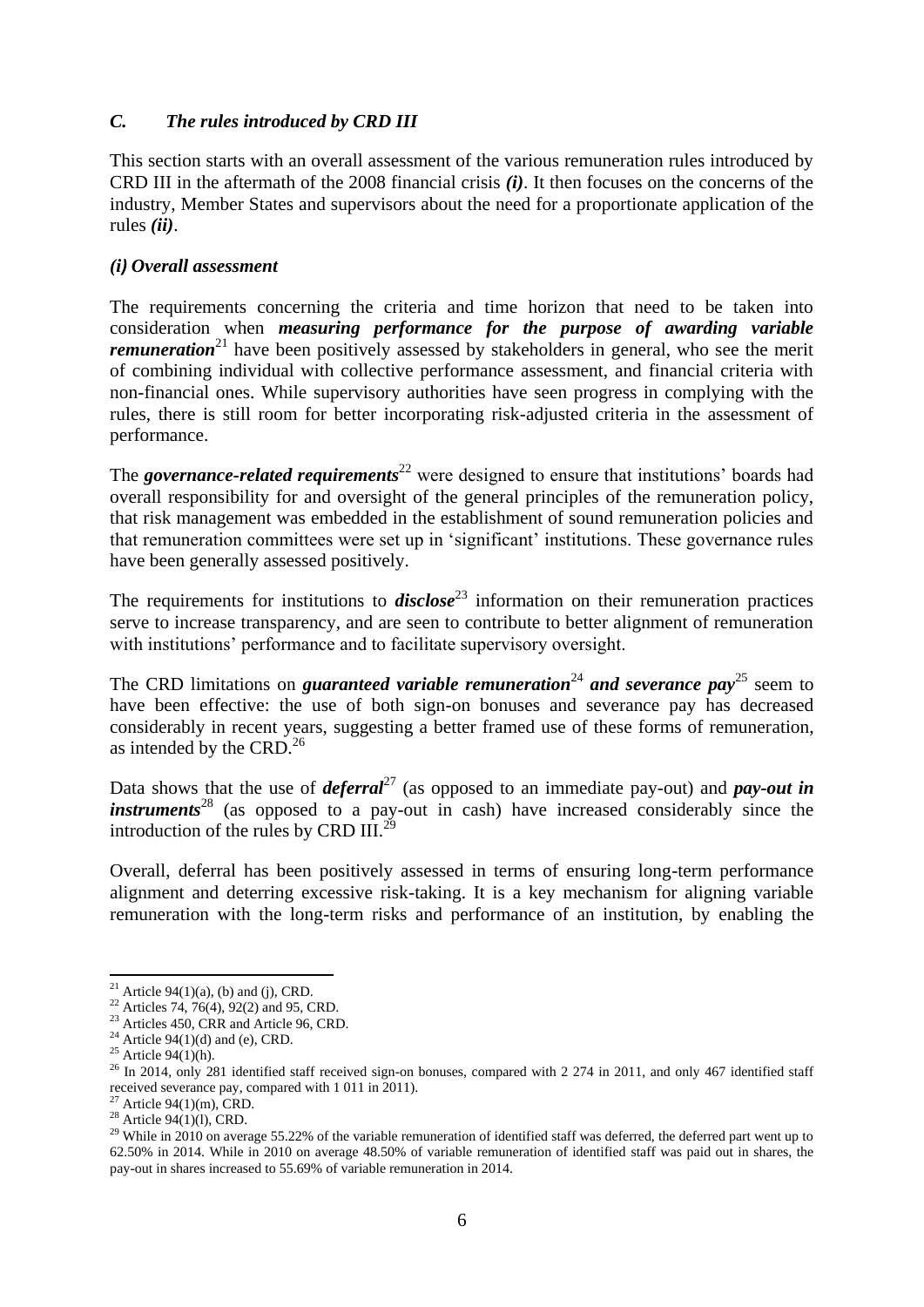application of *malus.* It is even deemed by some that in certain cases a longer deferral period, better aligned with the length of financial cycles, would be desirable.

Pay-out in shares or equity-based instruments allows the interests of identified staff to be aligned with those of an institution's owners. Coupled with deferral and additional retention periods, during which staff member cannot access or sell the awarded instruments, pay-out in equity instruments helps to counter potential short-termism in the actions of identified staff and ensures alignment of their remuneration with the long-term risks and performance of the institution. Moreover, the use of debt instruments that can be bailed in helps to ensure alignment with the interests of creditors. The evidence to date nevertheless shows that in practice institutions predominantly use equity or equity-based instruments.

The CRD provides that variable remuneration can be reduced or cancelled through *malus* or through *clawback.*<sup>30</sup> These tools have generally been positively assessed. While recognising that the mere existence of these ex-post mechanisms has a certain deterrent effect on excessive risk-taking, their actual use to reduce or cancel variable remuneration remains low in practice.

### *(ii) Specific concerns about the need for a proportionate application of the rules*

While the requirements on the structure and pay-out of variable pay of staff are generally considered as effective mechanisms for linking remuneration with the long-term performance of an institution, many industry representatives and nearly all Member States and supervisors expressed serious concerns about the need for proportionate application of the remuneration rules and warned against a 'one size fits all' approach.

Most Member States have put in place thresholds or criteria under which certain remuneration rules do not need to be applied. This was based on their interpretation of the proportionality clause in the CRD and the Guidelines issued by the predecessor of the European Banking Authority, the Committee of European Banking Supervisors (CEBS) under CRD III . Such dis-application of rules is commonly referred to as 'waivers'. The scope of these waivers differs significantly across Member States in terms of both the type of institution and staff which may benefit from them and the remuneration rules to which they apply. Thresholds or criteria put in place by Member States concern, for example, the size of an institution, the nature of its business and the level of variable staff remuneration. Rules that have been subjected to such waivers are most often the requirements on deferral and pay-out in instruments and, in some Member States (following the adoption of CRD IV), the maximum ratio between variable and fixed remuneration for some types of institutions.

When the European Banking Authority (EBA) and the Commission confirmed that such waivers are legally inadmissible, this led to strong concerns being expressed last year by many industry representatives and nearly all Member States and supervisors. Moreover, EBA last year issued an Opinion recommending a legislative change to the  $CRD<sup>31</sup>$ , which would ensure that some waiver practices could be allowed to continue lawfully. In particular, the EBA argued in favour of introducing in the CRD the possibility of waivers from the

<sup>1</sup>  $30$  Article 94(1)(n), CRD.

<sup>&</sup>lt;sup>31</sup> Opinion of the European Banking Authority on the application of the principle of proportionality to the remuneration provisions in Directive 2013/36/EU, available at [https://www.eba.europa.eu/documents/10180/983359/EBA-Op-2015-](https://www.eba.europa.eu/documents/10180/983359/EBA-Op-2015-25+Opinion+on+the+Application+of+Proportionality.pdf) [25+Opinion+on+the+Application+of+Proportionality.pdf.](https://www.eba.europa.eu/documents/10180/983359/EBA-Op-2015-25+Opinion+on+the+Application+of+Proportionality.pdf)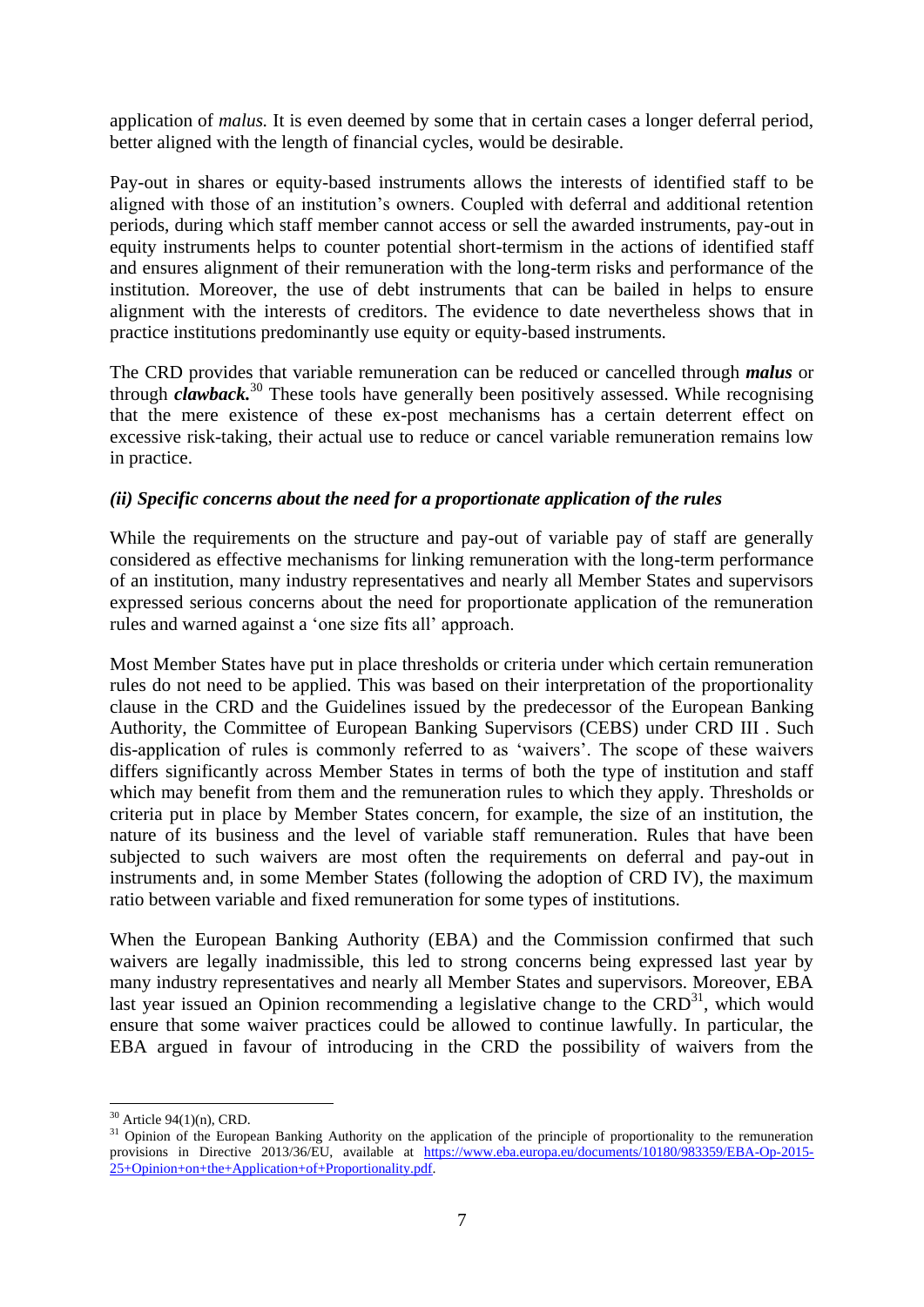application of the rules on deferral and pay-out in instruments for institutions which are small and non-complex and for staff receiving low levels of variable remuneration.

EBA estimates show that the requirements on deferral and pay-out in instruments may indeed be excessively costly and burdensome for small institutions and for staff with low variable remuneration. One-off costs to small institutions for applying these rules are estimated at between EUR 100 000 and EUR 500 000 and ongoing costs at between EUR 50 000 and EUR 200 000 per year. These costs relate to the fact that small institutions need to make considerable investments in human resources, IT and advisory services, and are often faced with difficulties in creating appropriate instruments, often due to their corporate statute or ownership structure. One-off costs to large institutions for applying the rules to staff on low levels of variable remuneration are estimated at between EUR 1 million and EUR 5 million and an ongoing annual cost of between EUR 400 000 and EUR 1.5 million. These costs relate to the fact that large institutions need to apply the rules to all of their identified staff, which will include a high number of individuals.

Moreover, the Commission's assessment of the effectiveness of these rules, on the basis of arguments put forward by the industry, supervisors and the EBA, showed that, if the rules on deferral and pay-out in instruments were actually to be applied within small and non-complex institutions and to staff with a non-material level of variable remuneration, this would probably lead to the disappearance of variable remuneration in many cases, and thus of the link between pay and performance. In such a case, the objective of aligning remuneration with the risk profile of the institutions concerned would not be achieved.

In the case of small and non-complex institutions and staff with non-material amounts of variable remuneration, it can be concluded that the application of the rules on deferral and pay-out in instruments is not efficient if consideration is given to the particular costs and burdens triggered by the rules on the one hand and the absence of clear beneficial effects on the other. Given that the current CRD text does not allow the rules on deferral and pay-out in instruments to be waived for small and non-complex institutions and for staff with nonmaterial levels of variable remuneration, the Commission will consider proposing a legislative amendment allowing the use of some waivers. Before proposing any such amendment, an impact assessment will be conducted. Any flexibility in the application of the deferral and pay-out in instruments requirements would need to be properly framed and delineated in order to prevent circumvention or an overly permissive interpretation of the rules and to ensure a level-playing field across the EU.

A second issue that was identified concerns the requirement for listed institutions to use only shares (and not share-linked instruments) to meet the CRD pay-out in instruments requirement.

The Commission's assessment of the arguments put forward by listed institutions and by supervisors confirmed that there are impediments to the repeated use of shares for the purpose of paying out variable remuneration. Share-linked instruments on the other hand are as effective as shares in terms of aligning the interest of staff members with those of shareholders and with the long term interest of the institution, provided that they closely track the value of shares (without a leverage effect). It is therefore acceptable to allow listed institutions to use share-linked instruments under these terms and the Commission will consider proposing a legislative amendment to that effect, following an impact assessment.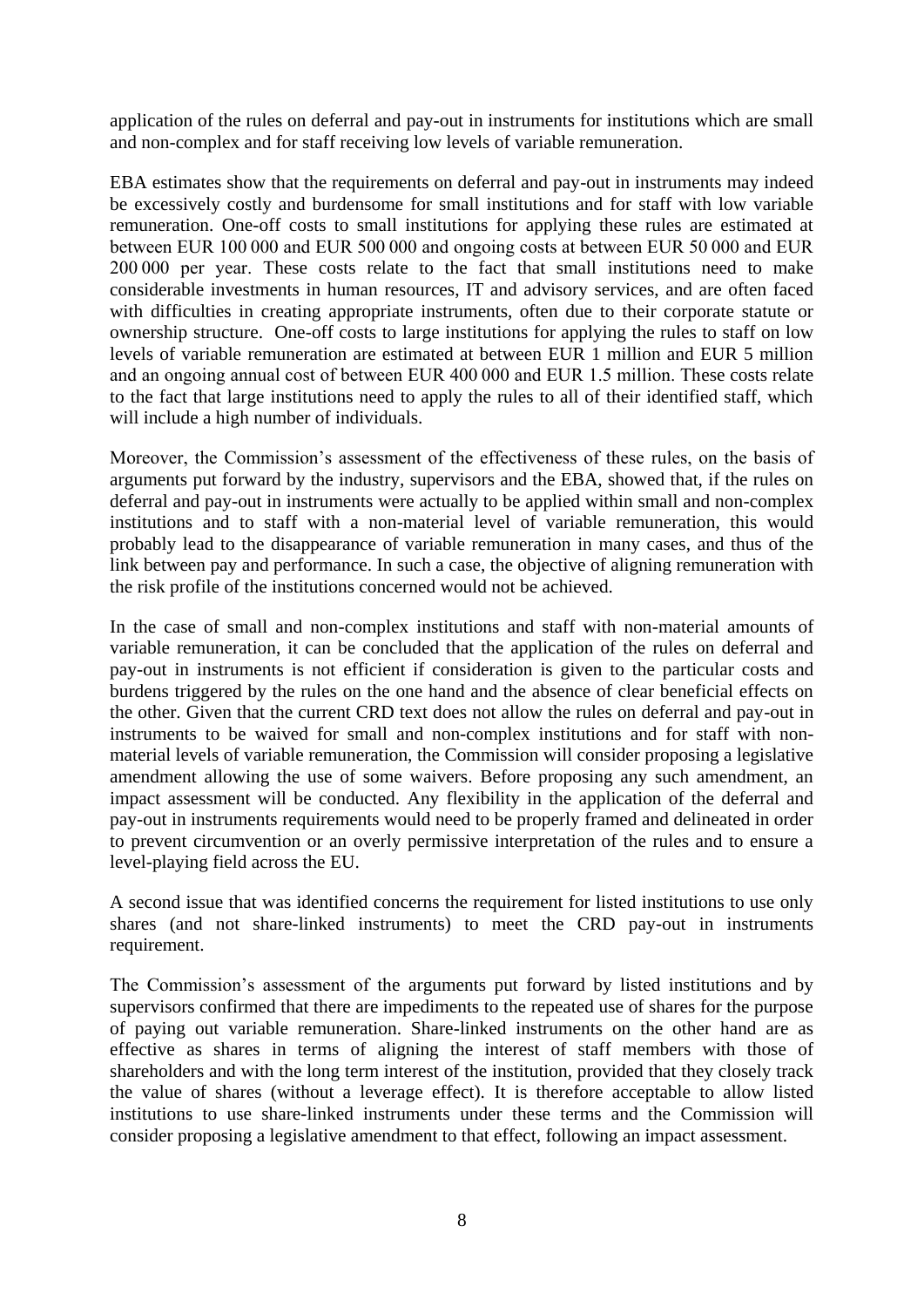## *D. The maximum ratio between variable and fixed remuneration*

CRD IV introduced a maximum ratio between the variable and the fixed remuneration component of identified staff $32$ . Variable remuneration must not exceed the fixed remuneration or, with shareholders' approval, twice the fixed remuneration. Article 161(2) of the CRD requires the Commission to report on the impact of the maximum ratio on competitiveness, financial stability and on staff working in non-EEA subsidiaries of EEA parent institutions.

This sub-section first looks at an issue concerning the correct mapping of 'fixed' and 'variable' remuneration *(i)*. It subsequently looks at the overall impact of the maximum ratio on remuneration packages *(ii)*. It then examines the effects of the maximum ratio on financial stability from two angles: the effects on risk-taking and conduct *(iii)* and how it impacted firms' fixed costs and profitability *(iv)*. It also examines the impact of the maximum ratio on firms' competitiveness in terms of attracting and retaining talented staff *(v)*. It concludes by considering whether the rule should continue to apply to staff working for subsidiaries of EEA institutions outside the EEA *(vi)*.

It is too early to appropriately and fully assess the impact of the maximum ratio, given that the rule has been in force for only one year of the period covered by this report's analysis. Moreover, some Member States used proportionality considerations to waive the maximum ratio for some institutions, or staff and institutions avoided the application of the rule by making use of specific remuneration mechanisms (the role-based allowances as discussed in paragraph *(i)* below). The analysis is also affected by the fact that harmonised rules on staff identification entered into force in 2014, and thus statistics from before and after the maximum ratio entered into force (in 2014) concern a somewhat different staff population.

It is therefore important to keep in mind that the below represents the Commission's findings *to date,* based only on the limited data available, given the short period of time since the rule is in force and the limited experience with its application.

#### *(i) Classification of 'fixed' and 'variable' remuneration*

Following the entry into force of CRD IV, institutions made frequent use of so-called rolebased allowances, which were treated as fixed remuneration (thus allowing more variable remuneration). At the Commission's request, the EBA looked into the use of these allowances and found that they were often wrongly classified as 'fixed' remuneration. Following an Opinion issued by the EBA, all Member States have meanwhile reported that they have taken measures to ensure the correct mapping of these allowances.

#### *(ii) How does the maximum ratio affect remuneration packages?*

The maximum ratio does not impact directly on the level of pay but sets the proportions between the variable and fixed components. The proportion of staff affected by the rule is limited. The maximum ratio only applies to identified staff who, in 2014, represented on average 2.34 % of all staff<sup>33</sup>. Most of them were not receiving variable pay above the CRD maximum ratio before its introduction.

**<sup>.</sup>**  $32$  Article 94(1)(g), CRD.

<sup>33</sup> EBA *'Benchmarking of Remuneration practices at Union level and data on high earners',* data as of end 2014.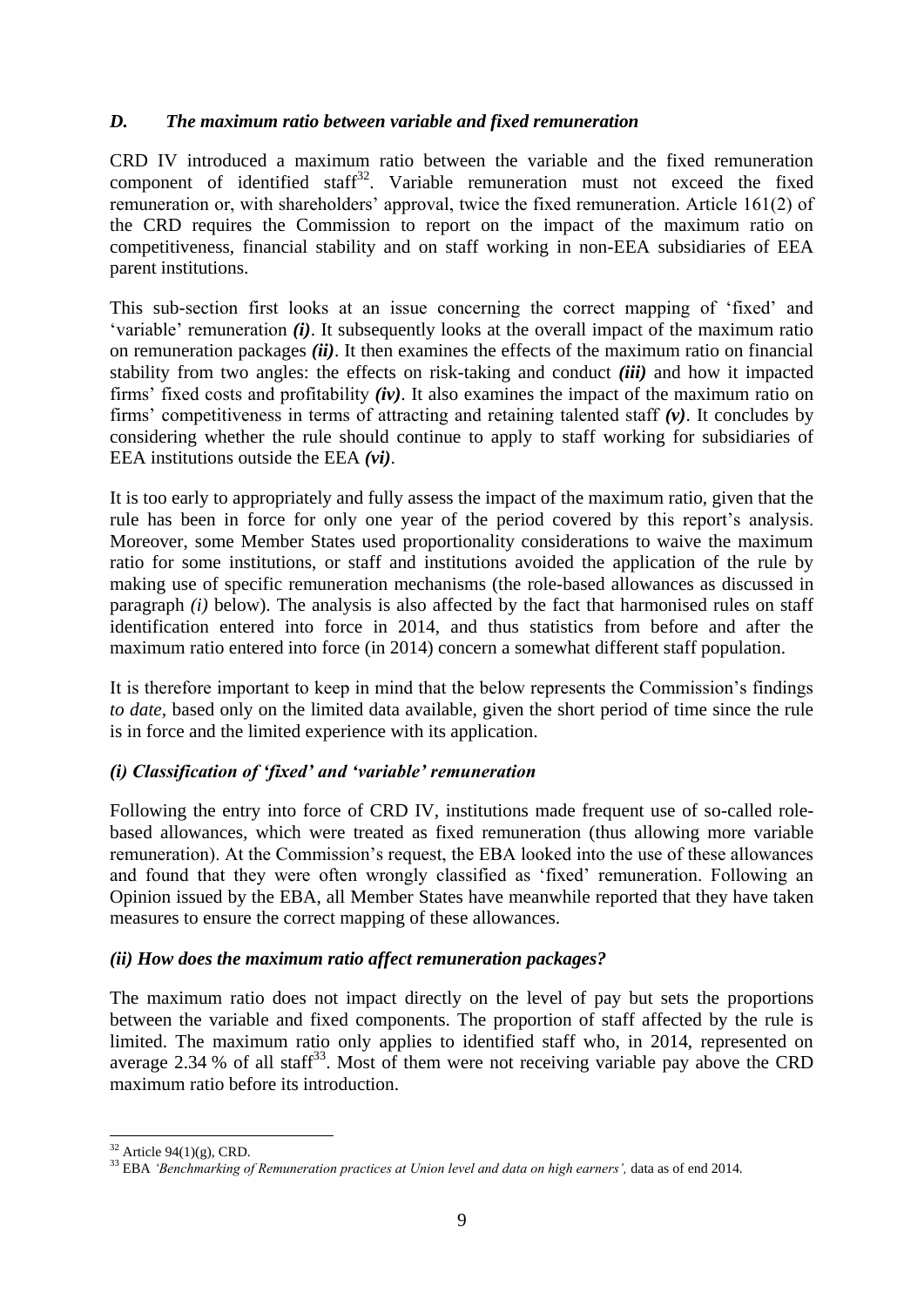Looking at European averages, data collected by the EBA shows that, while average fixed remuneration per identified staff has increased in recent years, average variable remuneration has decreased. It therefore follows that the relative weight of variable remuneration of total remuneration has decreased. However, these trends had already begun several years before the introduction of the maximum ratio. There are elements other than the maximum ratio that would impact on the levels and proportions of remuneration components (e.g. financial performance, profitability and general prudential requirements). Moreover, an increase in the fixed portion of remuneration has also been observed in several non-EU jurisdictions (including the US and some Asian countries).

These findings have been reached on the basis of averages of data collected mainly from large banking groups, and need to be interpreted with care. While the overall shift towards fixed remuneration cannot clearly be attributed to the maximum ratio, it is likely that in some individual cases the maximum ratio has led to a shift from variable to fixed remuneration.

## *(iii) How does the maximum ratio affect risk taking and conduct?*

The maximum ratio was introduced as a form of behavioural safeguard, aimed at curbing the excessive risk-taking incentives caused by the high level of variable remuneration. Part of the industry, some Member States and some academics nevertheless consider that increased reliance on fixed pay may adversely affect the alignment of the staff's incentives with the interests of the firm and society.

The impact on individuals' behaviour is difficult to measure. A recent survey<sup>34</sup> showed that institutions were divided on the expected impact of the maximum ratio on behaviour, with suggestions being made that it may also depend on cultural background. Surveyed staff did not seem to feel that a greater proportion of fixed remuneration had an impact on their motivation or risk-taking (neither to take more, nor less risks).

Arguments have been advanced that the maximum ratio would limit the portion of performance-related remuneration to which risk-aligning tools such as deferral, pay-out in instruments and *malus* and clawback can be applied. However, data suggests that the variable remuneration that can be awarded within the limits imposed by the maximum ratio can accommodate greater use of these mechanisms, especially *malus* and clawback (see Section III. $C$  (i)).

Moreover, ex-post adjustment tools, even if they have some deterrent effect, are inadequate on their own in mitigating adverse risk incentives or misconduct, given that they are essentially applied as a reactive tool in the event that damage materialises.

Given the recent introduction of the maximum ratio and the limited experience with its application, it is too early to draw clear conclusions on its impact on incentives for excessive risk-taking behaviour and on misconduct. This has also been recognised by some supervisors.

## *(iv) Impact of the maximum ratio on fixed costs and profitability*

According to EBA estimates, the fixed remuneration of identified staff is of relatively low importance for most institutions examined: it represents below 5 % of the total administrative costs and 1 % of own funds. The EBA also found that the increase in fixed costs from 2013 to

<sup>1</sup> <sup>34</sup> IFF, 2016.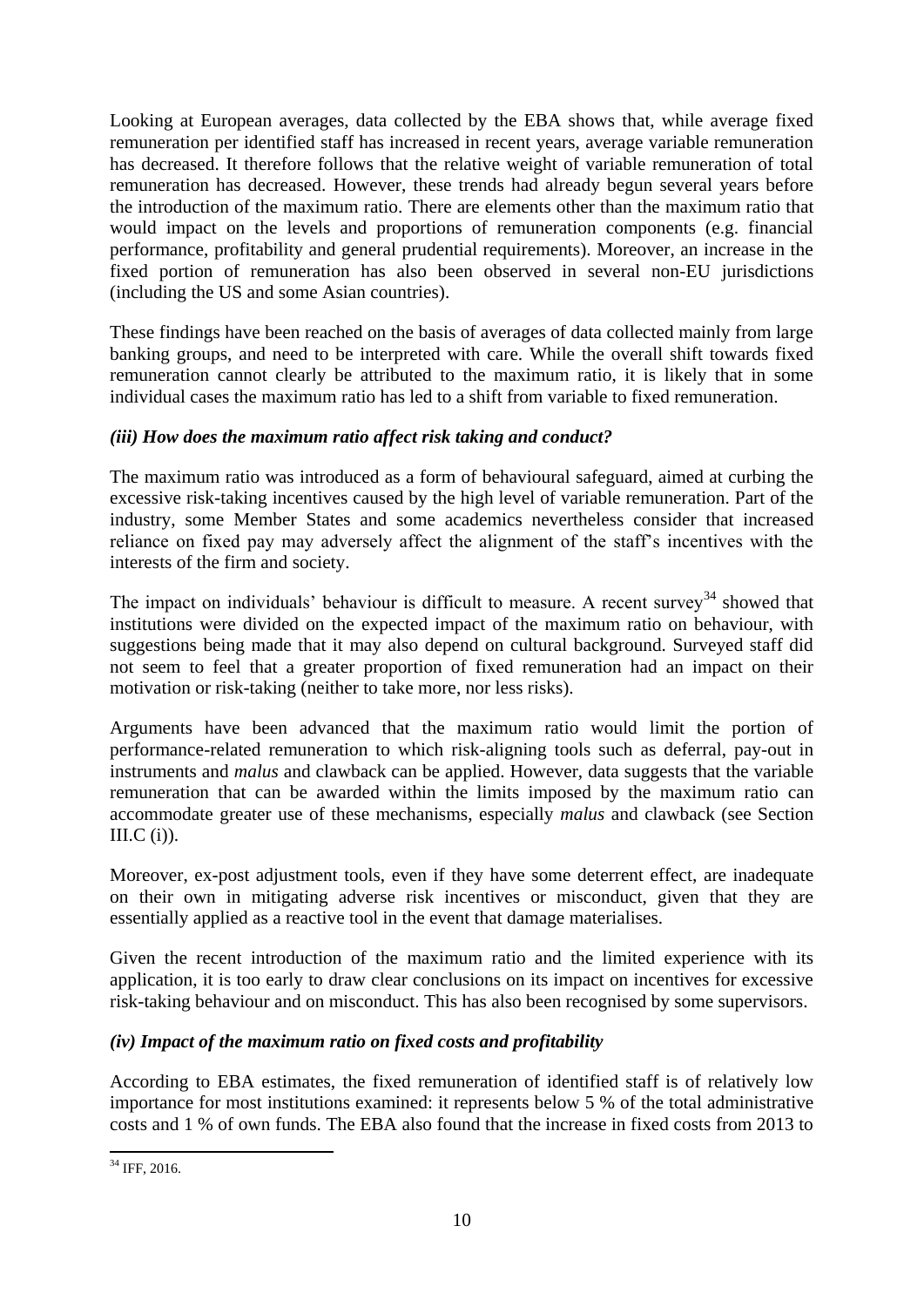2014 was very small for most of the institutions examined<sup>35</sup>. Similarly, other sources have suggested that the impact of the variable-to-fixed shift on the fixed cost base of institutions would not be material $^{36}$ .

In any event, the extent to which institutions can reduce their total cost base by reducing variable remuneration should not be overstated given that, as shown by the EBA's analysis, in 2014 the total amount of variable remuneration of identified staff accounts for only 1 % to 2 % of the total administrative costs of most of the institutions examined. Moreover, the extent to which institutions can use the variable remuneration of identified staff to reduce their cost base even increased in 2014, due to the larger population of identified staff.

With respect to the impact of the maximum ratio on institutions' profitability, the EBA's analysis noted that between 2013 and 2014 the profitability of institutions remained largely stable. Moreover, according to EBA estimates, in 2014 the total fixed remuneration cost of identified staff on an aggregate basis was relatively small compared with the net profits of institutions. This suggests there is a non-negligible margin for fixed remuneration to increase before reaching a level that would threaten the overall profitability of institutions.

Finally, unlike some other remuneration provisions (i.e. deferral and pay-out in instruments), which in some cases can be associated with significant implementation and compliance costs and burdens, as explained in Section III.C.*(ii)*, the rule on the maximum ratio is uncomplicated, its implementation is not linked to notable administrative costs and it is easy to apply $37$ .

At this early stage, considering the recent introduction of the maximum ratio and the limited experience with its application, the assertions as to loss of cost flexibility, increased vulnerability of institutions to business cycles and the negative impact on institutions' regulatory capital ratios and profitability, can be considered to be unsubstantiated, in particular with respect to credit institutions.

#### *(v) Impact of the maximum ratio on competitiveness*

Concerns have been raised that the maximum ratio would reduce institutions' competitiveness by negatively affecting their ability to attract and retain talented staff in comparison with nonregulated firms (either within the financial industry sector or in other sectors to which skills are transferable). Many elements play a part in a staff member's decision to move, such as job security, promotion prospects, the reputation enjoyed by the sector, taxation, family, language and living conditions. Also, the question on whether a staff member prefers variable or fixed remuneration may essentially be down to personal or cultural preferences. So far, besides general and often rather theoretical claims made by the industry, there is no concrete evidence suggesting that the competitiveness of EU institutions in terms of attracting and retaining staff has been affected by the maximum ratio, but this may merit further assessment when more experience with the rule is gained.

**<sup>.</sup>** <sup>35</sup> EBA *'Benchmarking of Remuneration practices at Union level and data on high earners data as of end 2014'.*

<sup>&</sup>lt;sup>36</sup> Autonomous 'Bonus cap versus bowler hat' (2013); New Financial 'Feeling the squeeze?' (2015), available at [http://newfinancial.eu/wp-content/uploads/2015/02/Feeling-the-squeeze-July-2015-updated.pdf.](http://newfinancial.eu/wp-content/uploads/2015/02/Feeling-the-squeeze-July-2015-updated.pdf)

<sup>37</sup> The EBA in its Opinion on the application of proportionality of 21 December 2915 (EBA/Op/2015/25) stated that *'waivers of the limitation of the ratio between variable and fixed remuneration should not be introduced for institutions falling under the scope of Directive 2013/36/EU'* considering that '*The so-called bonus cap is easy to apply and does not create additional administrative costs. The cap ensures that no inappropriate incentives for risk-taking can be provided*'.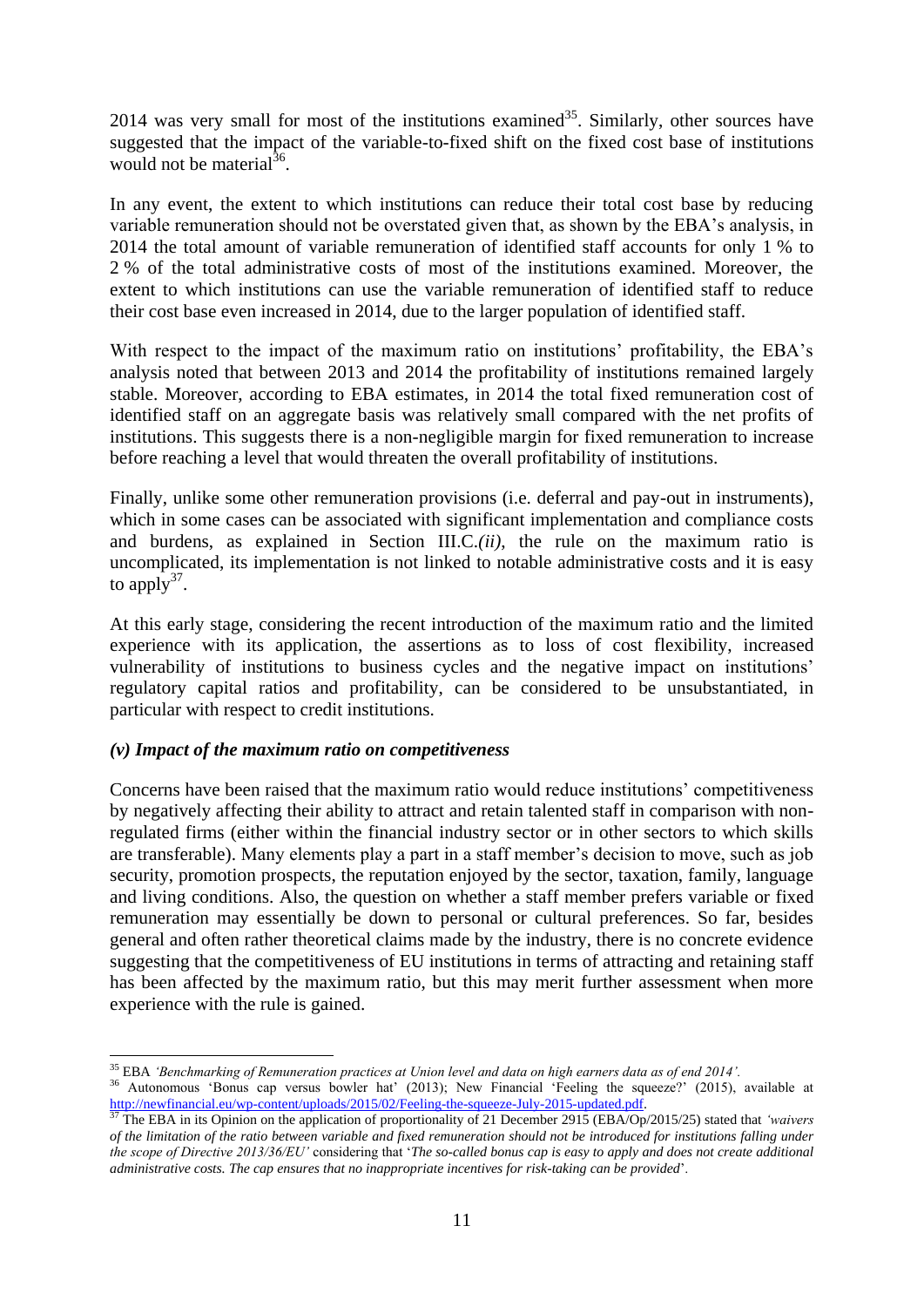### *(vi) Staff working for non-EEA subsidiaries*

Some internationally active institutions with EEA headquarters suggested that it is difficult to compete for talent with local firms abroad, and that staff turn-over in non-EEA locations has increased. They could however not quantify this nor show that this can be attributed to the maximum ratio. It has also been suggested that differences in the rules across countries may have hampered internationally active banks in setting consistent, organisation-wide compensation strategies and that there might be compatibility concerns with local remuneration regimes.

The reason why internationally active institutions with EEA headquarters need to apply the remuneration rules on a consolidated basis, including to their non-EEA subsidiaries, is that these subsidiaries can have an impact on the soundness and stability of the group. Another reason is to address the risk that non-EEA subsidiaries are used to avoid the application of the remuneration rules. Staff working for non-EEA subsidiaries will only need to comply with the CRD remuneration rules applicable to their parent undertaking *if* it is determined that they have a material impact on the risk profile of the CRD group to which they belong. Thus, the number of staff generally affected is likely to be limited. Also, the CRD explicitly stipulates that the rules do not need to be applied if it can be demonstrated that their application would be unlawful under the laws of the third country where the subsidiary is established<sup>38</sup>.

The assessment of the impact of the maximum ratio in non-EEA jurisdictions is currently subject to the relatively limited experience with this rule. Based on the available information, there are insufficient elements to suggest at this stage that the maximum ratio should not continue to apply to such staff.

#### **IV. CONCLUSION**

The Commission has carried out a review of the CRD and CRR remuneration rules, following the mandate set out in Article 161(2) of the CRD and in line with its ongoing work with respect to the Call for Evidence on the EU regulatory framework for financial services<sup>39</sup>.

This review allows for a largely positive assessment of the rules on the governance of remuneration processes, performance assessment, disclosure and pay-out of the variable remuneration of identified staff, introduced by CRD III. These rules were found to contribute to the overall objectives of curbing excessive risk-taking and better aligning remuneration with performance, thereby contributing to enhanced financial stability.

The review also revealed that the deferral and pay-out in instruments requirements are not efficient in the case of small and non-complex credit institutions and investment firms, and of staff with low levels of variable remuneration. The Commission will therefore conduct an impact assessment which will examine options for addressing this issue in particular by exempting these institutions and staff from these specific requirements. This impact assessment will also look at allowing listed institutions to use share-linked instruments under the CRD pay-out in instruments requirement. This will be part of the wider work to prepare the revision of the CRD and CRR now under consideration.

**<sup>.</sup>** <sup>38</sup> Article 109(3), CRD.

<sup>&</sup>lt;sup>39</sup> The summary of the contributions to the 'Call for Evidence' is available at [http://ec.europa.eu/finance/consultations/2015/financial-regulatory-framework-review/docs/summary-of-responses\\_en.pdf](http://ec.europa.eu/finance/consultations/2015/financial-regulatory-framework-review/docs/summary-of-responses_en.pdf)